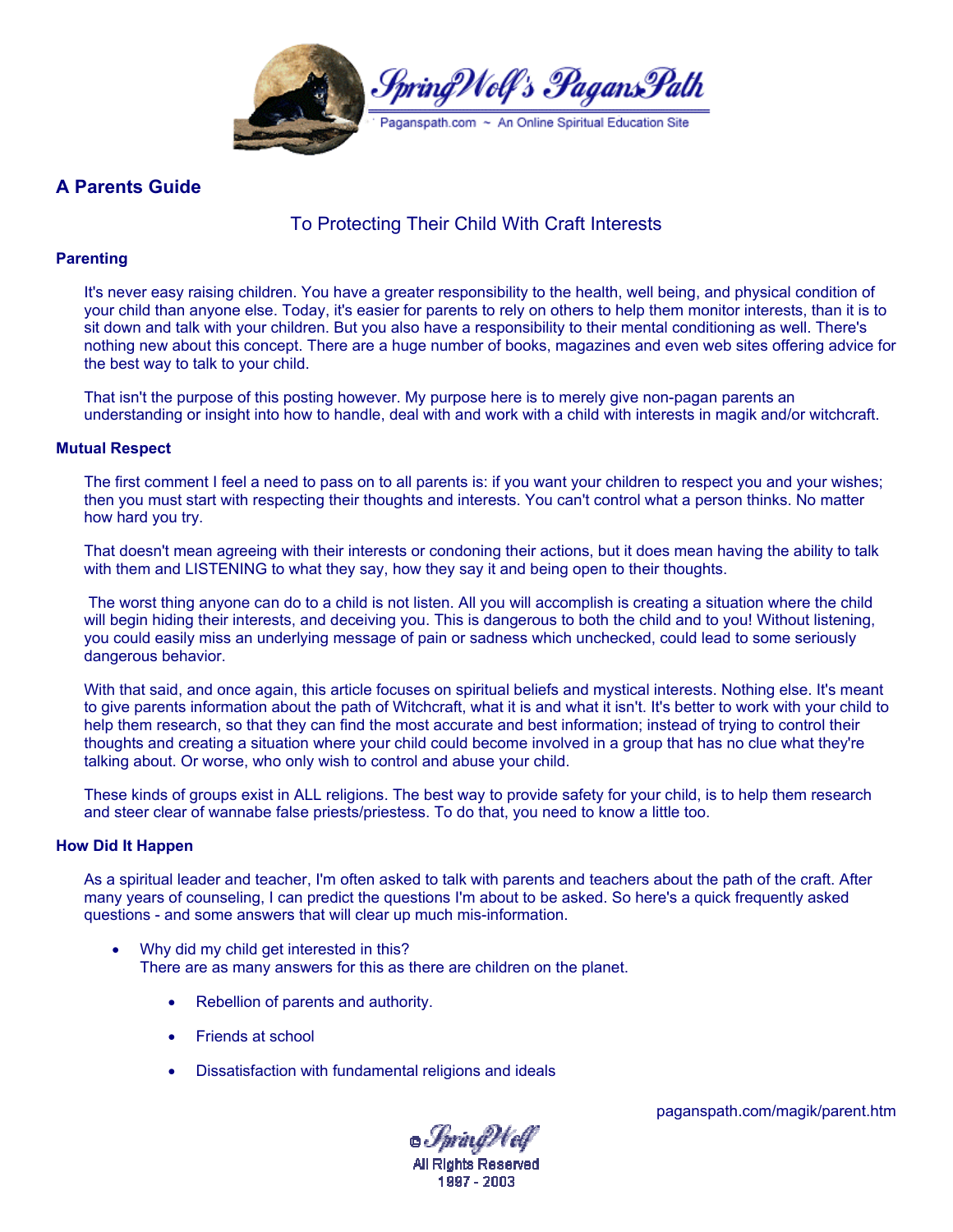

- A general curiosity that became a real interest
- How about asking the child?
- How did my child find out about this? Again, friends and the media are often the sources of much information that influence our children. With movies like "The Craft", "Practical Magik" and TV shows like "Charmed" and "Sabrina Teenage Witch", there are bound to be children who see the "fantasy" and want to be special. The real side of Witchcraft is nothing like this Hollywood version however.
- We're not evil, why do they want to do this? First of all Witchcraft and magik ARE NOT evil. We don't worship the devil or negative Gods. In fact, the religion of Witchcraft is very unfavorable about those who practice negative actions toward other living things. Mystical beliefs have existed throughout history. Have a curiosity isn't evil as long as it follows a real path of honest research and study.
- What can we do to get them out of this cult stuff? By definition, even Christianity and Judaism are cults. Check the dictionary for cult and you'll see what I mean. There are just as many Christian or Hebrew 'brain washing' cults as there are, excuse the phrase, flaky cults. Witchcraft is not about 'brain washing', controlling or manipulating people. In fact, it is a religion based whole heartily in respect. Violating that concept is equivalent to a major sin. So it's something we really don't approve of.

After you have talked with your child and learned a little about the craft path; perhaps your sincerity of respect in their interests will also encourage your children to respect your wishes as well. You're not going to be able to control your child's thoughts and beliefs. But who said you can't use their beliefs to help you through discipline and reciprocal respect.

• What do we do now?

Once again learn a little bit about what the religion of Witchcraft is, so you can speak with your child with some level of understanding. Your efforts might even impress them enough to listen to you. Imagine that. ;-)

If you still feel the need to control their actions and interests, then this article has failed. But I'd ask for you to at least respect your child and calmly tell them you are uncomfortable with their interest in this religion. Out of respect or your wishes, would they please stop. Demanding to control their beliefs isn't going to work. Remember when you were a kid? Demands will only send your children underground into hiding their beliefs and actions. Where you can not protect them.

If your child is still interested in the path of the craft, the best thing you can do is help them research for valid information. This will put your mind at ease by knowing what their doing, and with whom. But it will also help you both learn about the misconceptions, misinformation and even the propaganda that can be dangerous.

Please remember that pagan paths are not where the dangers lie. Within ALL religions, there are fanatics and people who wish to control and manipulate others. By respecting the interests of your child, you will gain their trust and maybe even learn a little along the way yourself. Learning about other religions and cultures doesn't take anything away from your beliefs or way of life. It merely gives you an understanding and maybe even a little tolerance.

### **What Are The Dangers**

As within any religion, there are people and organizations whose only interest is control, manipulation and greed. The religion of witchcraft is no different. But they're a little easier to spot.

© *Spri*ngWelf

**All Rights Reserved** 1997 - 2003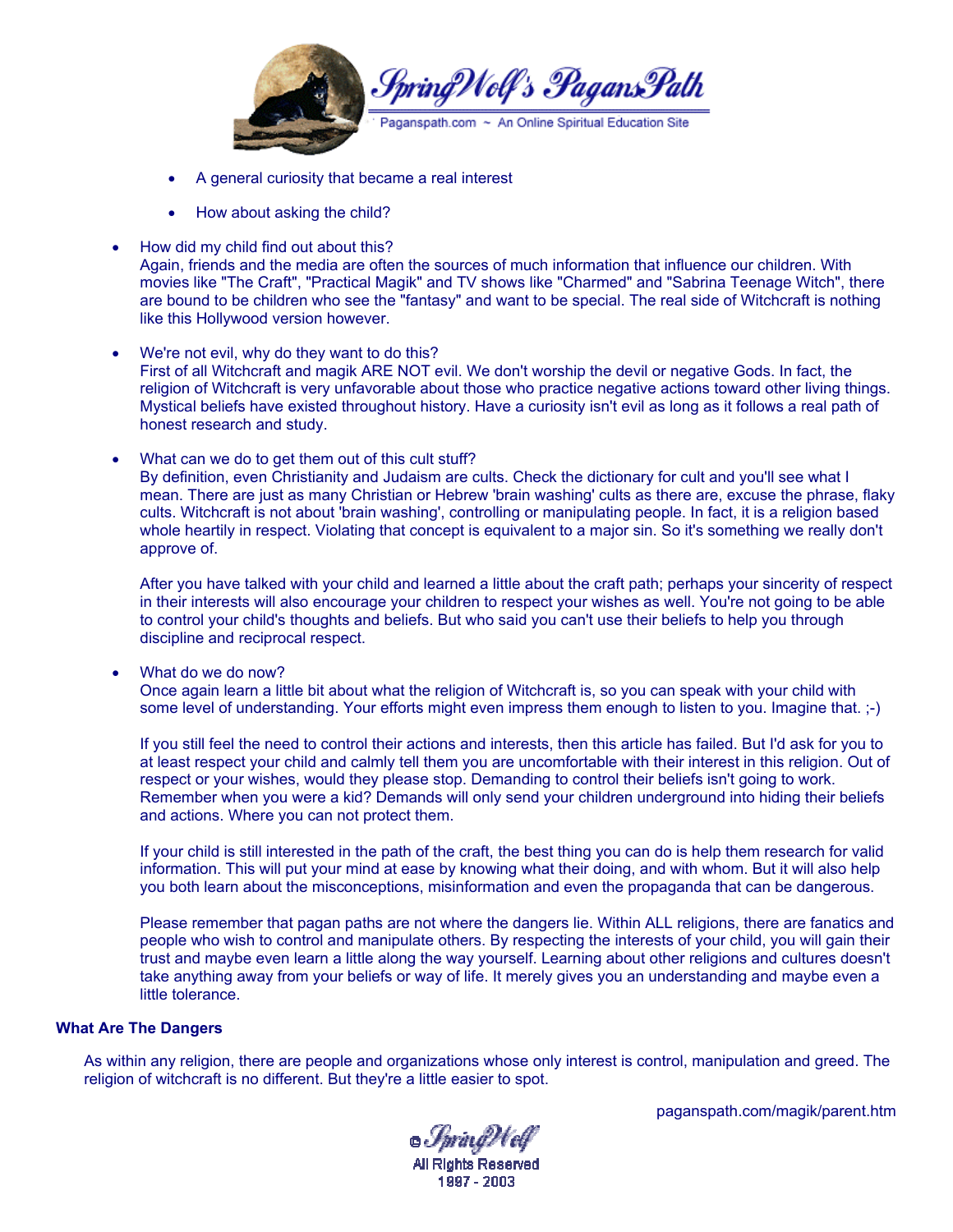

The biggest problem today are the many people who are newly interested in the craft path who think they've learned enough to be teachers. These people are often misinformed, or know just enough to be dangerous. Mostly because their concepts or understandings are only partially developed.

They base their concepts on two or three books, movies or turn of the 19th century writings that are filled with misconceptions in themselves. The only real way to spot the dangers, is to learn the basics of what Witchcraft really is.

### **So what is Witchcraft?**

• Witchcraft is a religion of respect, and a way of life that focuses on the balance between nature and man, as well as, the physical and spiritual world. In order to achieve balance, one must first learn respect for all things; seen and unseen.

We have many basic beliefs, but the long and short of them are:

- We believe in the concept of a God. However, to us, God is not something outside of ourselves, but rather something we are part of. We see "God" as a divine entity that has masculine and feminine aspects. Many traditions will assign pantheons (a mythological God or Goddess) to these aspects in order to give form to their practices by which they can honor the Divine. This is similar to Christians who use the crucifix or images of Jesus to give their God form by which they can worship.
- We do not worship, we honor. We honor the divine around us and within us. I alone am not a Goddess, you are not a god. But you and I and all things throughout the universe, seen and unseen make up the Divine.
- We believe in reincarnation, karma and an after life. We believe in a soul and spirit.
- These are the basics. If you'd like to learn more about these, visit our Metaphysics 101 section.
- Witchcraft as religion has existed for thousands of years, under many labels and in many countries. The religion today is primarily based on Indo-European concepts and cultures. Witchcraft defines the basics of the belief, while the traditions (or denominations) put those beliefs into practice and sometimes further defines or adds details to those beliefs.
- There are literally thousands of traditions within the religion. The most known today is Wicca. But as a tradition, Wicca is relatively new. It was founded in the 1950s by Gerald Gardner who was an initiated witch into other traditions. Gardnerarian Wicca is widely practiced here in the United States. But there is also, Faery Wicca, Dianic Wicca, Seax Wicca, Celtic Wicca and many more.

In addition to formal traditions, there are family traditions, which are based in knowledge passed through each family generation to the next. There are more of these than you may realize. Finally there are also solitary paths, where a person will study many traditions, take those parts that feel right to him/her and create their own.

• Within our religion a leader is called a priest, priestess, mage, wizard or shaman. Member groups are called coven's and clans. A leader/teacher has gone through many years of formal study and has been initiated into a particular tradition of the path.

 Or they have studied for many many years, decades even, through formal classes, personal research and community interactions to reach a point of significant wisdom and spiritual understanding. They are looked upon as a wise mage or shaman by their community, based on their actions, knowledge and daily exercise of that wisdom.

© *Spri*n*gWo*lf

**All Rights Reserved** 1997 - 2003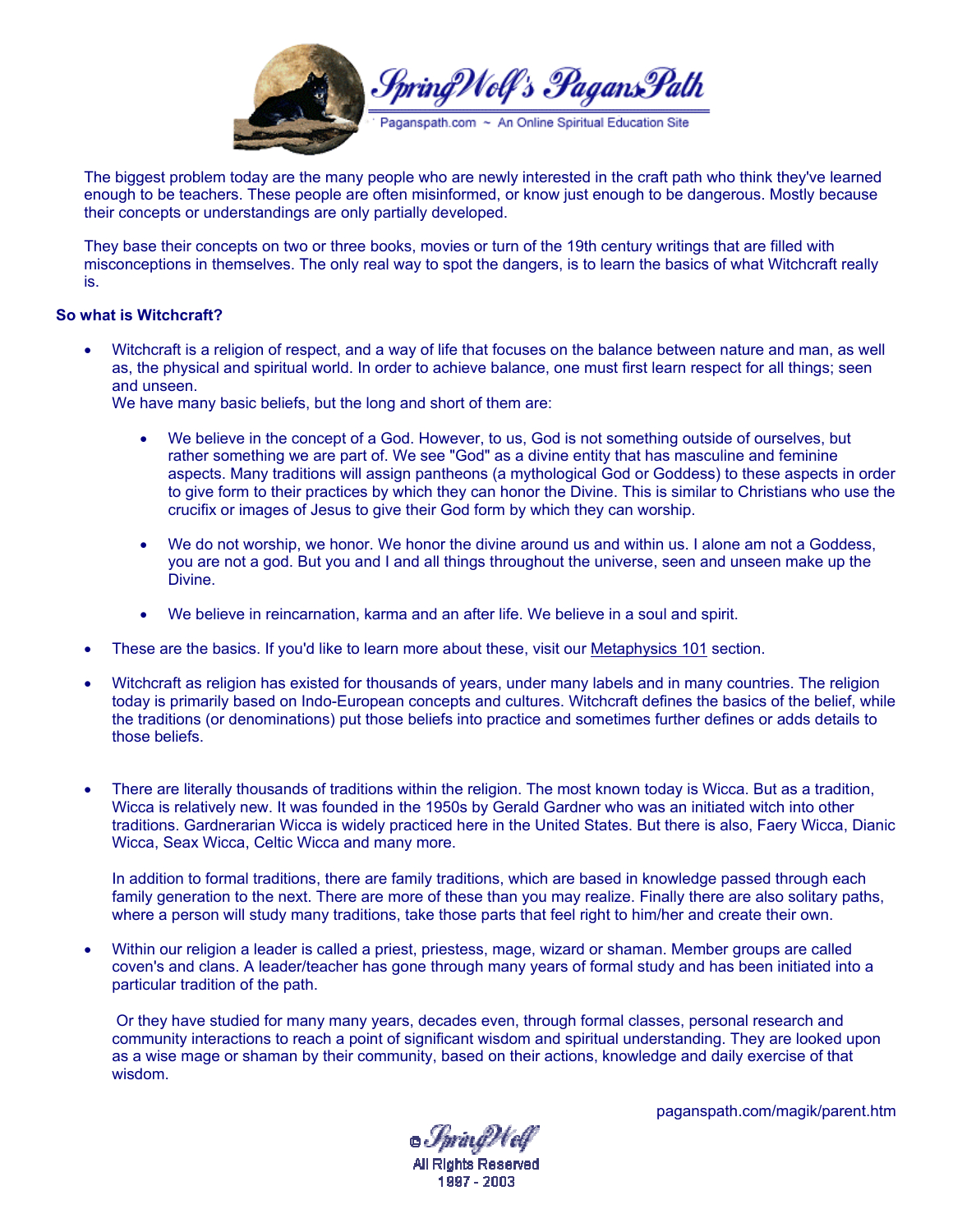

I'll be honest here; there are few of these self taught shamans. In some traditions, a leader who takes on the title of Priest or Shaman without a formal test of knowledge and initiation is often frowned upon or somehow seen as not fully acknowledged in the role.

• Formal traditions often require a dedication of faith, which is usually a self dedication before a person can be considered for a formal initiation. Initiations are invitations to join a coven or clan and are only given when a person has demonstrated a certain level of knowledge of that tradition.

Many traditions contain varying levels of initiation as well. Such as student, apprentice, teacher and leader or priest/priestess. Each level requires a test or demonstration of knowledge before the title is granted.

It's important to note here that just claiming the title of witch, priest or shaman, doesn't make it so. And rarely are self proclaiming initiations to claim a title acknowledge. Education, study, research and demonstration of knowledge is all hard work. But if your child is serious about this path, they must be serious about the effort involved to practice it.

#### **What Witchcraft Isn't**

First and foremost, Witchcraft is not devil worship. Witchcraft is a pre-Christian religion and we do not believe in the existence of the devil. So it's kind of hard to worship something you don't believe in.

Secondly, Witchcraft is not about spells and potions and magik. There is a big difference between spellcraft and Witchcraft.

Now that we've got those out of the way.

- A spell is merely a focused prayer with a specific intent behind it. Not all people on the path of Witchcraft practice spellcraft. Those that do, never cast upon any person without that person's permission.
- A spell is not an easy way out of situations and in our beliefs there are always consequences for casting.
- We do not cast to make someone else do something against their will. That means, we don't approve of love spells, hate spells, or spells that manipulate someone else in anyway. To us, that is interfering with their free will and choice, and thereby affecting the lessons or karma that person is here to learn. In short, it's affecting the advancement of their soul and that is a **big** no no.

#### **Things To Lookout For**

Now that we have some of the basic understanding and misconceptions out of the way. How as a parent can you protect your child. Here are a few tips.

- A formal teacher will not take on a minor child as a student without written and often times, verified permission from a parent. If your child is talking about a teacher who is teaching them, without your knowledge, this is a sign of trouble.
- If a teacher can offer you nothing that proves their status of leader or initiation as a teacher, this is a sign of trouble.
- If your child is getting their information from websites that do not provide information about their research material; or the research material is based solely on modern craft books, this could be a sign of trouble.

© *Spri*n*gWo*lf **All Rights Reserved** 

1997 - 2003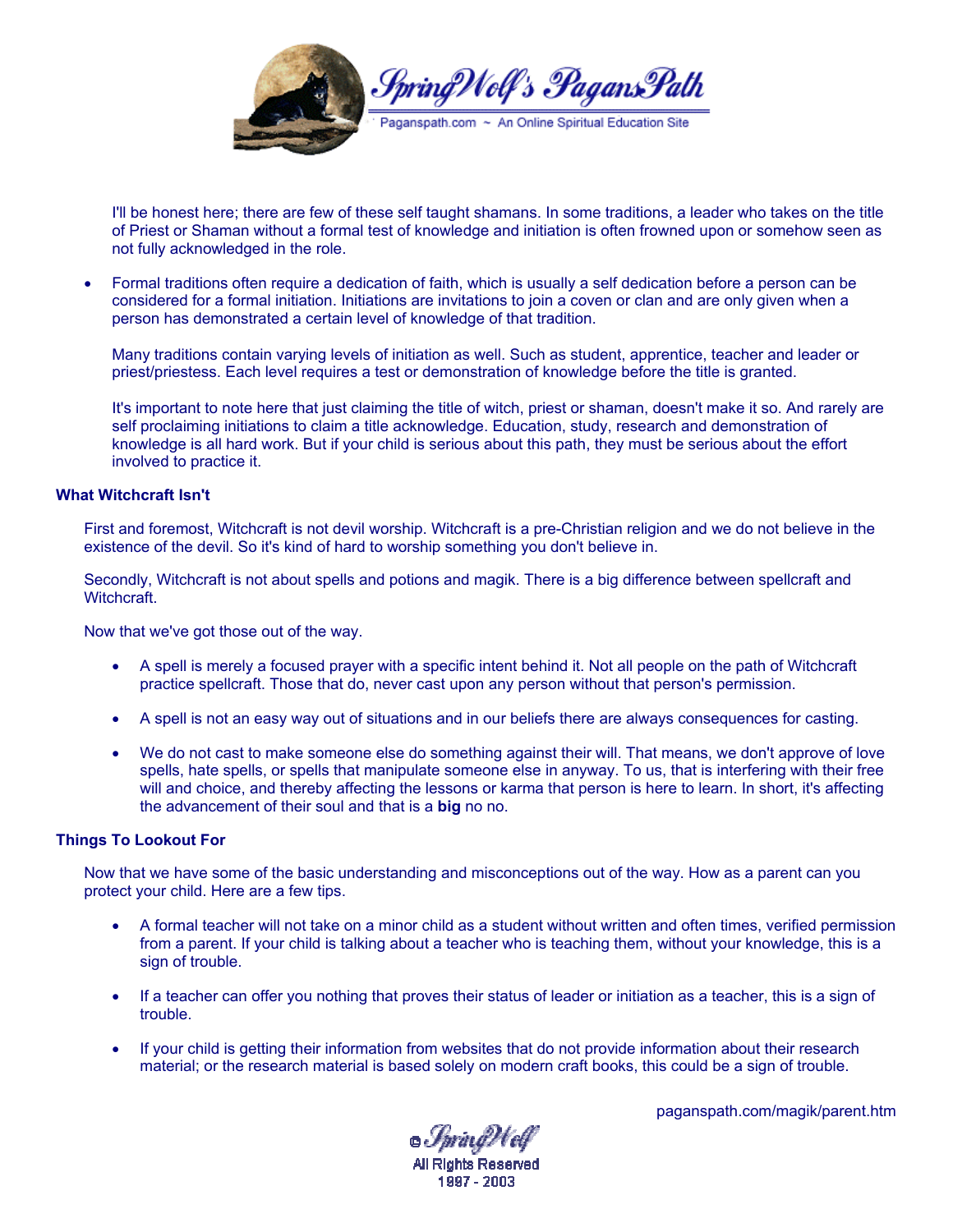

- If your child is new to the path (less than a year) then there is no way they have a complete understanding of the religion to be casting spells. That's a sign of trouble; period!
- If your child is talking about casting spells to harm someone, or threatening to cast a spell on someone, (good, bad, or indifferent) this is a major sign of trouble and a complete lack of understanding about this religion.
- If your child is talking about casting spells to bind or protect someone, this is also a sign of trouble. We do not "bind" people. We can only protect our selves, or those who ask for the help on themselves. Never upon someone who doesn't know the spell is being cast upon them.
- If your child is only talking about spells, this is a sign of trouble and lack of research. -- do you see a pattern here? --
	- Modern media focuses on spellcraft without fully knowing what they're talking about. Consequently, children want to be like what they see on TV. We're nothing like that.
- If your child is claiming to be a natural witch or born witch; there's no such thing. There is no witch DNA. Being a witch is a spiritual choice, not a birth right. No one is born a witch and no one is born a religion. Even being raised in a home with a particular religion, does not make one a member of that religion; unless they chose to be so.
- If your child is claiming to have psychic gifts and is therefore a witch. Nope wrong again. Being psychic is not specific to one religion over an other. And it certainly doesn't make someone an automatic witch.
- If your child is claiming they have "power"; Nope, wrong again. Power is an illusion. No one can have more a less power than anyone else. There is emotional "power" in having a spiritual path but that is considerably different than being self powerful.
- If your child is claiming to be part of a coven, sign of trouble. Either it is really a group of their friends who are working as a study group; in which case they should call it that. It's a group of kids who have banded together to practice rituals; in which case it's doubtful any of them have the experience or knowledge to do this. Or it's a group of people who are more interested in the size of their group than the ethics of a real coven. All these can be a sign of trouble.

## **So What Do You Do?**

There are many well written books on the subject of witchcraft. The problem most of us in the community have is, many will only read the modern publications and not even do the basic research concerning the concepts of the religion itself.

If your child is truly interested in this path, then they should first and foremost, study the basic concepts of metaphysics. They should read and research the history of religions and how they each have evolved over the many thousands of years. They should be open to all paths of knowledge and not condemn anyone's beliefs. All positive paths are valid and right for that person who believes in them.

They should study archeology, anthropology; especially if they believe in a tradition that is based on an ancient culture, such as Dianic Wicca or Celtic traditions.

After all this basic research, then they can begin basic study into magik.

o *Spri*n*i*fWelf

**All Rights Reserved** 1997 - 2003